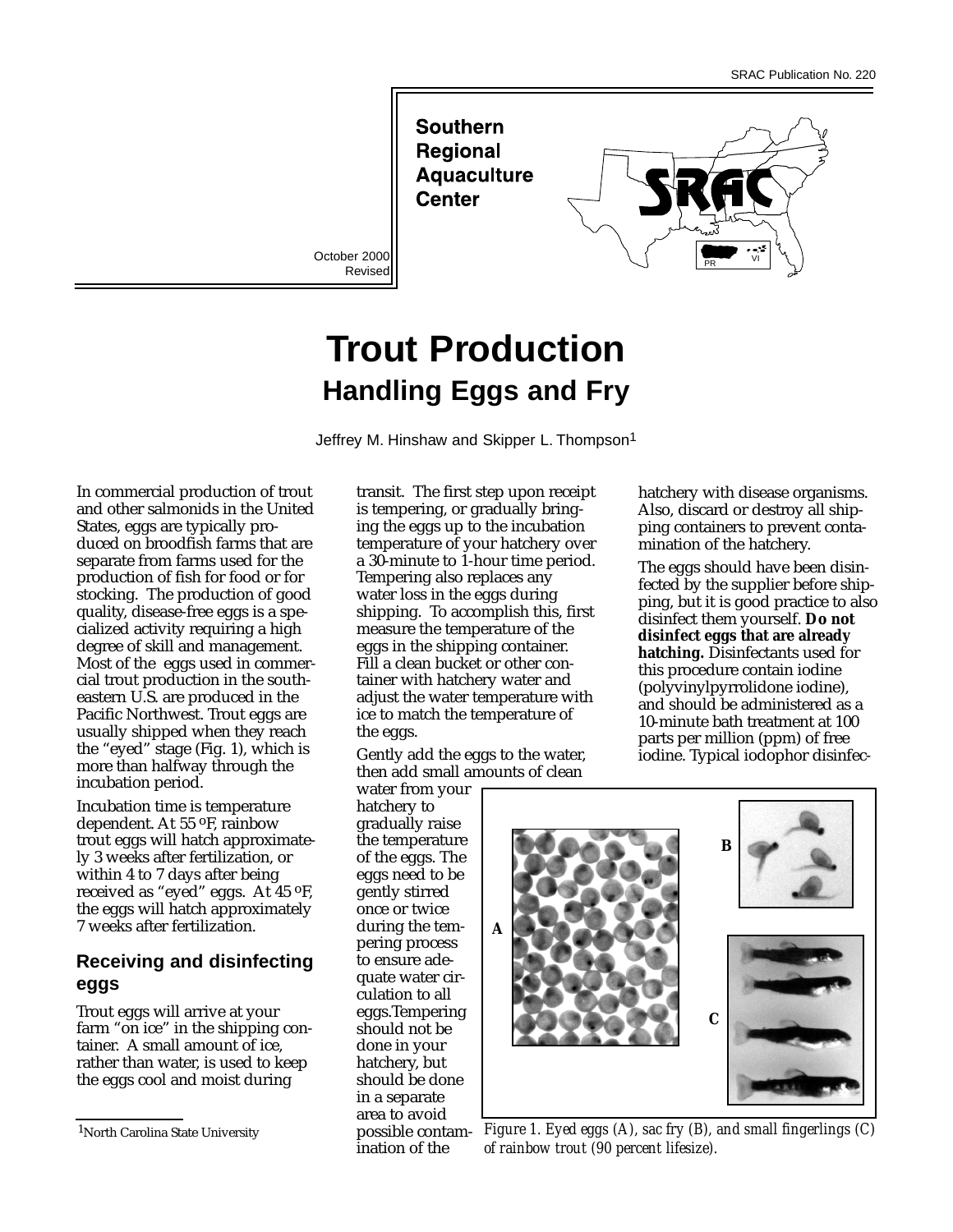tants such as Argentyne® or Betadine® contain 1.0 percent (10,000 ppm) available iodine. A 100 ppm iodine concentration is equivalent to a 1:100 dilution of "jug strength" solution (use 38 milliliters, or 1.28 fluid ounces, or 7.5 teaspoons per gallon of water).

Other iodophors such as Wescodyne® contain 1.6 percent or greater available iodine and require more dilution (use only 23.7 ml, 0.8 fluid ounces, or 4.5 teaspoons per gallon of water). **Be sure of the concentration of the compound you are using.** In poorly buffered (alkalinity < 35 ppm) or acidic waters, you should add sodium bicarbonate at 0.5 grams (approximately 0.5 level teaspoons) per gallon of water to buffer the water before

disinfecting. Gently mix eggs and disinfectant to ensure that all egg surfaces are treated. Rinse the eggs with clean water to remove iodine residue before putting them into incubators. The eggs may now be counted and placed in incubators for hatching.

### **Egg enumeration**

Many different methods can be used to count eyed trout eggs, including measuring volume, displacement or weight; counting the number of eggs in a V-trough (Von Bayer method); or using electronic egg counters. Most trout farmers use the displacement method to estimate egg volume because it is relatively fast, simple, accurate, and does not require much equipment. The numbers of eggs per unit of volume can be estimated by counting 50 eggs into 25 ml of water in a 50-ml graduated cylinder or burette, and noting the increase in volume. Repeat the process three to five times and calculate the average displacement. The number of eggs per milliliter or per fluid ounce can then be estimated using Table 1.

## **Egg incubation**

Three types of incubator systems are commonly used: **"California" trays; vertical tray or "Heath" incubators; and upwelling incubators** (Fig. 2). California trays are screened, flat-bottomed trays that fit inside rearing troughs in a horizontal series. Between each tray, a partition extending to the bottom of the trough forces water through the eggs from below.

| Table 1. Number of trout eggs per milliliter or fluid ounce, using displacement measurement. Adapted from Piper et al., 1982, Fish<br>Hatchery Management, U.S. Fish and Wildlife Service and American Fisheries Society. |                        |                                   |                                               |                        |                                   |                                               |                        |                            |                                               |                        |                                   |
|---------------------------------------------------------------------------------------------------------------------------------------------------------------------------------------------------------------------------|------------------------|-----------------------------------|-----------------------------------------------|------------------------|-----------------------------------|-----------------------------------------------|------------------------|----------------------------|-----------------------------------------------|------------------------|-----------------------------------|
| <b>Milliliters</b><br>displaced<br>by 50 eggs                                                                                                                                                                             | Eggs per<br>milliliter | <b>Eggs</b><br>per fluid<br>ounce | <b>Milliliters</b><br>displaced<br>by 50 eggs | Eggs per<br>milliliter | <b>Eggs</b><br>per fluid<br>ounce | <b>Milliliters</b><br>displaced<br>by 50 eggs | Eggs per<br>milliliter | Eggs<br>per fluid<br>ounce | <b>Milliliters</b><br>displaced<br>by 50 eggs | Eggs per<br>milliliter | <b>Eggs</b><br>per fluid<br>ounce |
| 3.0                                                                                                                                                                                                                       | 16.67                  | 492.9                             | 6.0                                           | 8.33                   | 246.5                             | 9.0                                           | 5.56                   | 164.3                      | 12.0                                          | 4.17                   | 123.2                             |
| 3.1                                                                                                                                                                                                                       | 16.13                  | 477.0                             | 6.1                                           | 8.20                   | 242.4                             | 9.1                                           | 5.50                   | 162.5                      | 12.1                                          | 4.13                   | 122.2                             |
| 3.2                                                                                                                                                                                                                       | 15.63                  | 462.1                             | 6.2                                           | 8.07                   | 238.5                             | 9.2                                           | 5.43                   | 160.7                      | 12.2                                          | 4.10                   | 121.2                             |
| 3.3                                                                                                                                                                                                                       | 15.15                  | 448.1                             | 6.3                                           | 7.94                   | 234.7                             | 9.3                                           | 5.38                   | 159.0                      | 12.3                                          | 4.06                   | 120.2                             |
| 3.4                                                                                                                                                                                                                       | 14.71                  | 434.9                             | 6.4                                           | 7.81                   | 231.1                             | 9.4                                           | 5.32                   | 157.3                      | 12.4                                          | 4.03                   | 119.3                             |
| 3.5                                                                                                                                                                                                                       | 14.29                  | 422.5                             | 6.5                                           | 7.69                   | 227.5                             | 9.5                                           | 5.26                   | 155.7                      | 12.5                                          | 4.00                   | 118.3                             |
| 3.6                                                                                                                                                                                                                       | 13.89                  | 410.8                             | 6.6                                           | 7.58                   | 224.1                             | 9.6                                           | 5.21                   | 154.1                      | 12.6                                          | 3.97                   | 117.4                             |
| 3.7                                                                                                                                                                                                                       | 13.52                  | 399.7                             | 6.7                                           | 7.46                   | 220.7                             | 9.7                                           | 5.16                   | 152.5                      | 12.7                                          | 3.94                   | 116.5                             |
| 3.8                                                                                                                                                                                                                       | 13.16                  | 389.1                             | 6.8                                           | 7.35                   | 217.5                             | 9.8                                           | 5.10                   | 150.9                      | 12.8                                          | 3.91                   | 115.5                             |
| 3.9                                                                                                                                                                                                                       | 12.82                  | 379.2                             | 6.9                                           | 7.25                   | 214.3                             | 9.9                                           | 5.05                   | 149.4                      | 12.9                                          | 3.88                   | 114.6                             |
| 4.0                                                                                                                                                                                                                       | 12.50                  | 369.7                             | $7.0$                                         | 7.14                   | 211.3                             | 10.0                                          | 5.00                   | 147.9                      | 13.0                                          | 3.85                   | 113.8                             |
| 4.1                                                                                                                                                                                                                       | 12.20                  | 360.7                             | 7.1                                           | 7.04                   | 208.3                             | 10.1                                          | 4.95                   | 146.4                      | 13.1                                          | 3.82                   | 112.9                             |
| 4.2                                                                                                                                                                                                                       | 11.91                  | 352.1                             | 7.2                                           | 6.94                   | 205.4                             | 10.2                                          | 4.90                   | 145.0                      | 13.2                                          | 3.79                   | 112.0                             |
| 4.3                                                                                                                                                                                                                       | 11.63                  | 343.9                             | 7.3                                           | 6.85                   | 202.6                             | 10.3                                          | 4.85                   | 143.6                      | 13.3                                          | 3.76                   | 111.2                             |
| 4.4                                                                                                                                                                                                                       | 11.36                  | 336.1                             | 7.4                                           | 6.76                   | 199.8                             | 10.4                                          | 4.81                   | 142.2                      | 13.4                                          | 3.73                   | 110.4                             |
| 4.5                                                                                                                                                                                                                       | 11.11                  | 328.6                             | $7.5\,$                                       | 6.67                   | 197.2                             | 10.5                                          | 4.76                   | 140.8                      | 13.5                                          | 3.70                   | 109.6                             |
| 4.6                                                                                                                                                                                                                       | 10.87                  | 321.5                             | 7.6                                           | 6.58                   | 194.6                             | 10.6                                          | 4.72                   | 139.5                      | 13.6                                          | 3.68                   | 108.7                             |
| 4.7                                                                                                                                                                                                                       | 10.64                  | 314.6                             | 7.7                                           | 6.49                   | 192.1                             | 10.7                                          | 4.67                   | 138.2                      | 13.7                                          | 3.65                   | 108.0                             |
| 4.8                                                                                                                                                                                                                       | 10.42                  | 308.1                             | 7.8                                           | 6.41                   | 189.6                             | 10.8                                          | 4.63                   | 136.9                      | 13.8                                          | 3.62                   | 107.2                             |
| 4.9                                                                                                                                                                                                                       | 10.20                  | 301.8                             | 7.9                                           | 6.33                   | 187.2                             | 10.9                                          | 4.59                   | 135.7                      | 13.9                                          | 3.60                   | 106.4                             |
| 5.0                                                                                                                                                                                                                       | 10.00                  | 295.8                             | 8.0                                           | 6.25                   | 184.8                             | 11.0                                          | 4.55                   | 134.4                      | 14.0                                          | 3.57                   | 105.6                             |
| 5.1                                                                                                                                                                                                                       | 9.81                   | 290.0                             | 8.1                                           | 6.17                   | 182.6                             | 11.1                                          | 4.50                   | 133.2                      | 14.1                                          | 3.55                   | 104.9                             |
| 5.2                                                                                                                                                                                                                       | 9.62                   | 284.4                             | 8.2                                           | 6.10                   | 180.3                             | 11.2                                          | 4.46                   | 132.0                      | 14.2                                          | 3.52                   | 104.2                             |
| 5.3                                                                                                                                                                                                                       | 9.44                   | 279.0                             | 8.3                                           | 6.02                   | 178.2                             | 11.3                                          | 4.43                   | 130.9                      | 14.3                                          | 3.50                   | 103.4                             |
| 5.4                                                                                                                                                                                                                       | 9.26                   | 273.8                             | 8.4                                           | 5.95                   | 176.1                             | 11.4                                          | 4.39                   | 129.7                      | 14.4                                          | 3.47                   | 102.7                             |
| 5.5                                                                                                                                                                                                                       | 9.09                   | 268.9                             | 8.5                                           | 5.88                   | 174.0                             | 11.5                                          | 4.35                   | 128.6                      | 14.5                                          | 3.45                   | 102.0                             |
| 5.6                                                                                                                                                                                                                       | 8.93                   | 264.1                             | 8.6                                           | 5.82                   | 172.0                             | 11.6                                          | 4.31                   | 127.5                      | 14.6                                          | 3.43                   | 101.3                             |
| 5.7                                                                                                                                                                                                                       | 8.77                   | 259.4                             | 8.7                                           | 5.75                   | 170.0                             | 11.7                                          | 4.27                   | 126.4                      | 14.7                                          | 3.40                   | 100.6                             |
| 5.8                                                                                                                                                                                                                       | 8.62                   | 255.0                             | 8.8                                           | 5.68                   | 168.1                             | 11.8                                          | 4.24                   | 125.3                      | 14.8                                          | 3.38                   | 99.9                              |
| 5.9                                                                                                                                                                                                                       | 8.47                   | 250.6                             | 8.9                                           | 5.62                   | 166.2                             | 11.9                                          | 4.20                   | 124.3                      | 14.9                                          | 3.36                   | 99.3                              |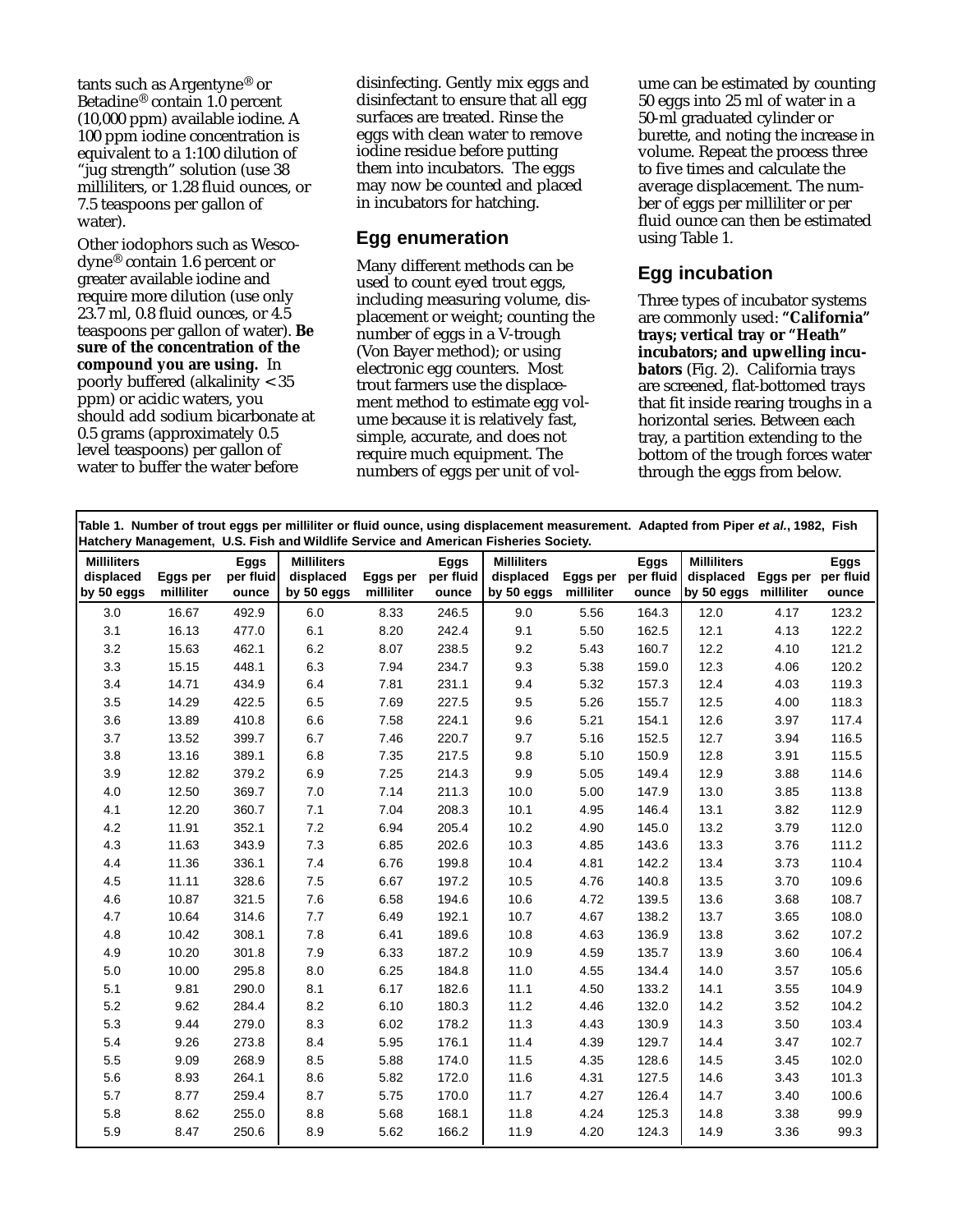

*Figure 2. Incubators used in trout production. Vertical tray and upwelling incubators are most frequently used.*

California trays are used primarily when very large numbers of eggs are being incubated and the water supply is not limited. The sac fry and egg shells are difficult to separate in these trays, and eggs are often removed from these trays before hatching begins. California trays are rarely used in the South.

Vertical tray incubators are essentially California trays arranged in stacks. They require relatively little floor space or water to incubate large numbers of eggs. The water is re-aerated as it flows through the stack of trays. The recommended water flow in vertical tray incubators is 4 to 6 gallons per minute (gpm). Vertical tray incubators require that the egg shells be manually removed after hatching, but the sac fry can be kept in the trays until swim-up at about 10 to 14 days after hatching. To prevent smothering, trout eggs should be placed no more than two to three layers deep in vertical incubator trays.

Upwelling incubators maintain adequate circulation by using the water flow to partially suspend the eggs. These incubators should contain no more than two-thirds of the total incubator volume in eggs when operating. The flow rate in upwelling units should be adjusted so that eggs are lifted approximately 50 percent of their static depth (*i.e.*, if eggs are 6 inches deep with water off, they should be approximately 9 inches deep with water on). Upwelling incubators are available in several different models, or can easily be constructed from PVC, fiberglass or other materials. All types of egg incubators should be covered to protect developing embryos from direct light. To accomplish this when using vertical trays, do not put eggs in the top tray.

Eyed trout eggs purchased from a commercial supplier will usually contain a very small percentage of dead eggs, and may not require treatment for fungus. However, if the eggs are more than 3 days from hatching, dead eggs should be removed regularly to limit fungal infections. Removing dead eggs is more effective than chemical treatment at controlling fungus, but can be very time consuming. If it becomes necessary to control fungus chemically, add formalin to the inflowing water to achieve a dilution of 1:600 (1,667 ppm) for 15 minutes daily. This is equivalent to 95 milliliters of formalin per gpm of water flow, or 3.2 fluid ounces of formalin per gpm of flow added over a 15 minute period. Trout eggs should not be treated with formalin within 24 hours of hatching, as the eggs will die. Hydrogen peroxide also can be used to control fungus on trout eggs, but is not widely used by hatchery managers in the South. **Once hatching begins, the eggs and sac fry should not be treated with any chemicals.**

## **Handling sac fry**

Hatching rate depends on water temperature, but usually will be completed within 2 to 4 days after commencing. Empty shells should not be allowed to accumulate in the incubating units. If the eggs are incubated separately from the rearing troughs, the sac fry should be transferred into troughs shortly after hatching is complete. Up to 30,000 fry can be stocked into a standard fry trough 10 feet long and 18 inches wide. The water flow rate should be 8 to 10 gallons per minute for most facilities. Keep the water level in the trough fairly shallow (3 to 4 inches) and the flow reduced until fry "swim up," approximately 2 weeks after hatching at 55 °F. Any dead fry, egg shells or deformed fish should be removed regularly.

When about 50 percent of fry "swim up," begin feeding with a small amount of starter mash on the surface three to four times daily. Continue until most fish are actively feeding. Feed every 15 minutes if possible, but not less than hourly at this stage. A large kitchen strainer makes an excellent tool for distributing the starter feeds throughout the tank. Automatic feeders are certainly more convenient than feeding by hand, but many are not well suited to distributing the smallest feed sizes. Feed approximately 10 percent of the fish weight per day